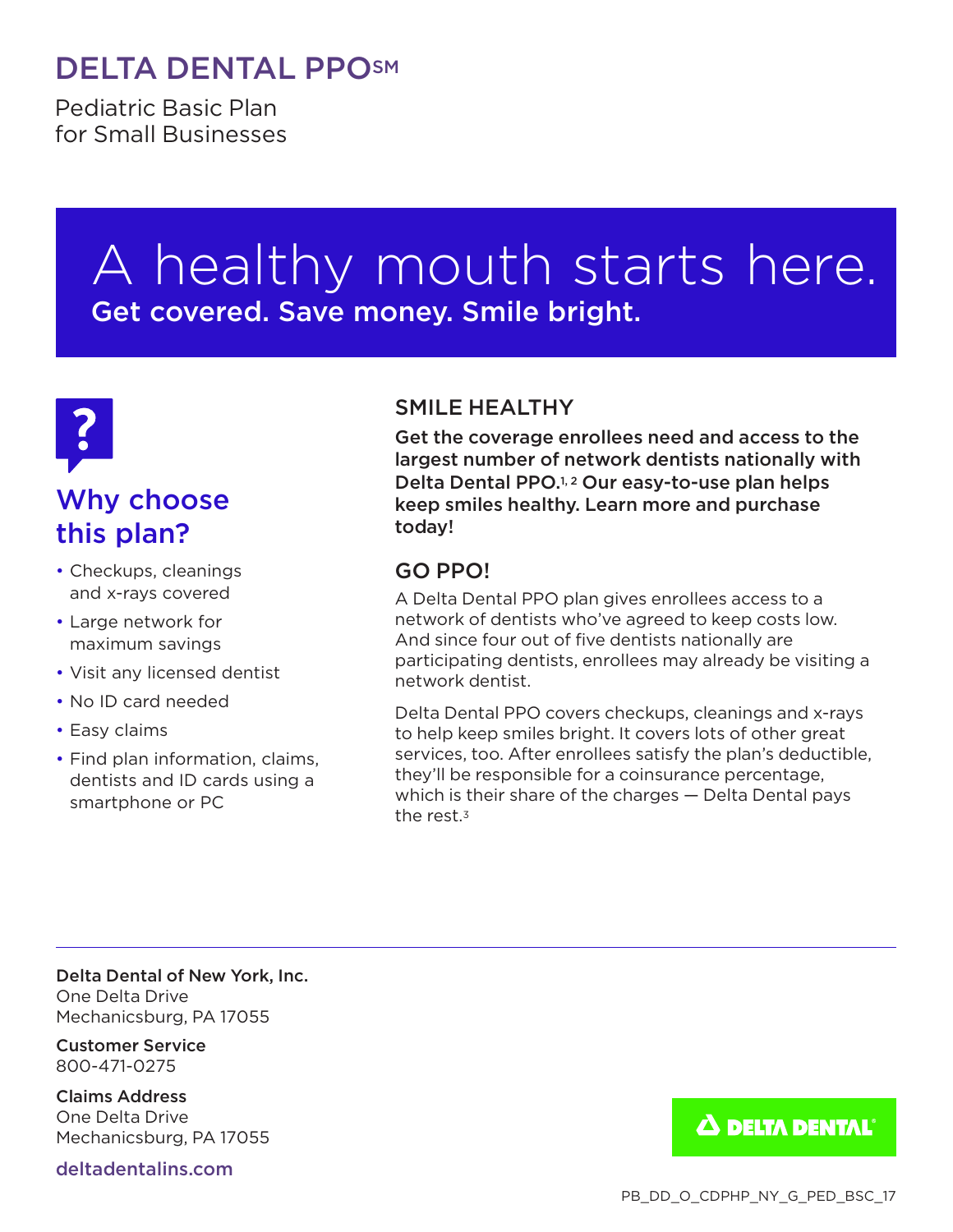Dental is important... Give employees peace of mind

with a Delta Dental PPO plan. The right coverage can help them protect their smiles and their wallets.

### More ways to save

#### Visit a Delta Dental PPO dentist.

Enrollees usually pay less when they visit a PPO network dentist. Enrollees can go to the Find a Dentist tool on our home page to search for a PPO dentist. (We offer results by mobile device location too!) Our large network makes it easy to find a convenient participating dentist.

For additional choice, our Delta Dental Premier® dentists offer enrollees another way to save. These dentists are not "in-network," but enrollees will usually pay less than if they visit a non-Delta Dental dentist.

## Easy to use

#### No ID card needed.

Enrollees can simply provide the dental office their name, date of birth and social security or enrollee identification number. No ID card is required. Or they can log in on their smartphone or mobile device and display their mobile ID card.

#### Claims are a breeze.

Enrollees pay only their portion of the bill for services when they visit a Delta Dental dentist; we take care of the rest. After a claim is processed, we provide enrollees a statement that explains the services provided and their share of the cost. Increase the convenience by signing up for paperless statements.

#### Quick and easy online information

Enrollees can manage their accounts online wherever they are — work, home or on the go. Our tools help enrollees access plan information, view claims, find dentists and display ID cards.

## Support healthy habits

#### Access to the SmileWay® Wellness Program

Check out our great oral health resources! They can help your employees stay informed and stay healthy. SmileWay offers risk assessment quizzes, articles, videos, fun stuff for kids and a subscription to *Grin!*, our free dental wellness e-magazine.

#### Coverage for peace of mind

Skipping preventive care can lead to more expensive treatment that could easily cost more than a full year's premium (and could contribute to lost time at work). A Delta Dental PPO plan can help your employees and their families stay healthy and avoid more costly care.

<sup>1</sup> In Texas, Delta Dental Insurance Company underwrites a Dental Provider Organization (DPO) plan.

<sup>2</sup> NetMinder Dental Network Trend Report, March 2016. Based on total unique dentists nationwide.

<sup>3</sup> Enrollees are responsible for amounts for non-covered services. For adult benefits, once the plan maximum is reached, all charges are the responsibility of the patient.

This benefit information is only a summary and not intended or designed to replace or serve as the plan's Group Contract. Please consult the Evidence of Coverage for a complete description of plan benefits, limitations and exclusions. In the event of any inconsistency between this document and the Evidence of Coverage, the terms of the Evidence of Coverage will prevail.

Delta Dental is a registered mark of Delta Dental Plans Association.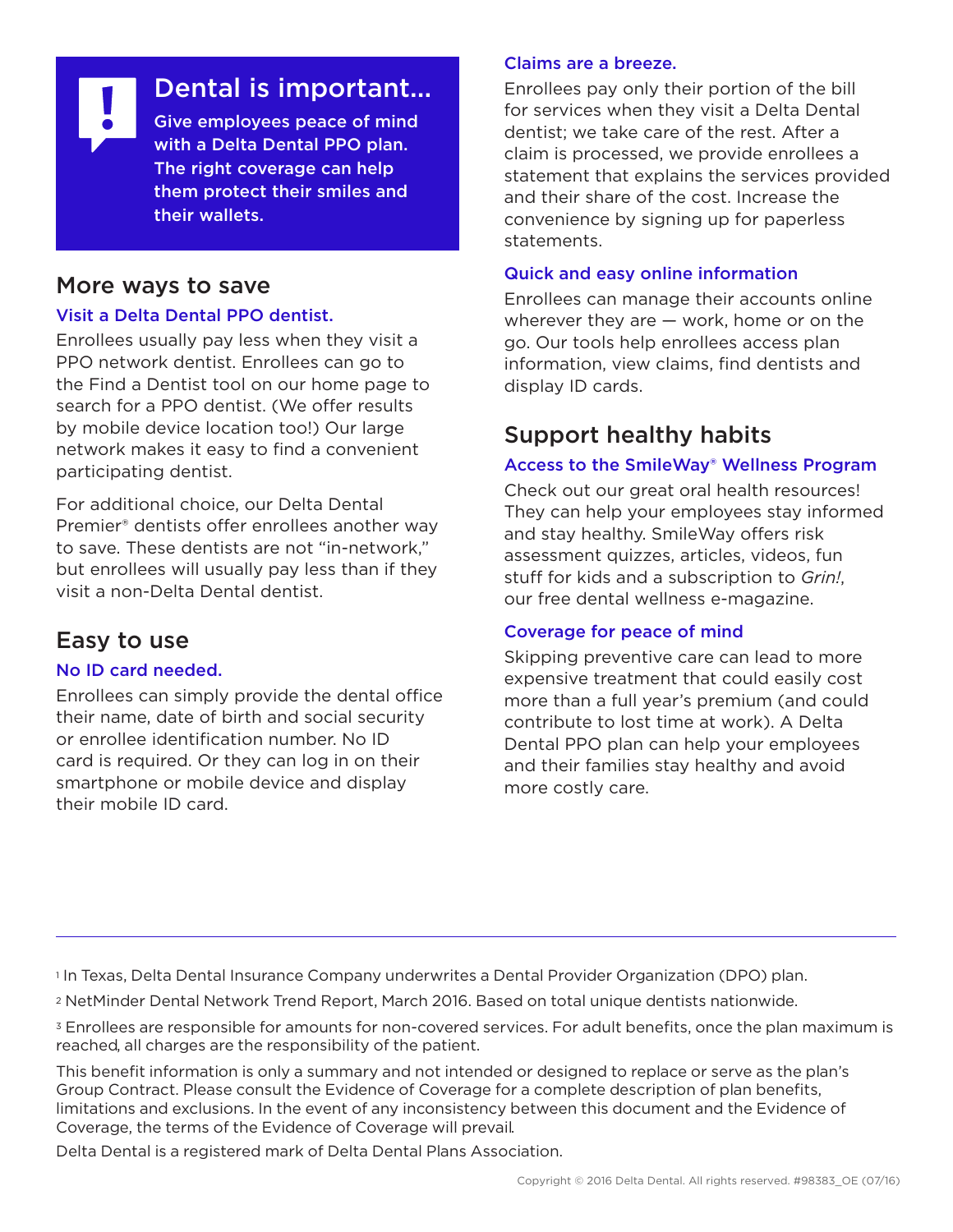## **Delta Dental PPOSM** Pediatric Basic Plan for Small Businesses

| <b>Plan Highlights</b>                                                                                                                                                    |              | <b>Pediatric Benefits</b><br>(up to age $19$ )                                 |               |  |
|---------------------------------------------------------------------------------------------------------------------------------------------------------------------------|--------------|--------------------------------------------------------------------------------|---------------|--|
|                                                                                                                                                                           |              |                                                                                |               |  |
| <b>Deductibles &amp; Maximums per Contract Year</b>                                                                                                                       |              |                                                                                |               |  |
| <b>Deductible</b>                                                                                                                                                         | Per enrollee | \$65                                                                           |               |  |
|                                                                                                                                                                           | Family       | \$195                                                                          |               |  |
| <b>Deductible Waived for Diagnostic and Preventive Services</b>                                                                                                           |              | No.                                                                            |               |  |
| <b>Annual Maximum</b><br>Maximum the plan will pay each year for services per person.                                                                                     |              | None                                                                           |               |  |
| <b>Out-of-Pocket Maximum</b><br>After this amount is reached, the plan pays 100% of the remaining<br>covered services for that year. Applies only to in-network services. |              | \$350 for one pediatric enrollee,<br>\$700 for two or more pediatric enrollees |               |  |
| <b>Covered Services<sup>1,2</sup></b>                                                                                                                                     |              | Delta Dental pays                                                              | Enrollee pays |  |
| <b>Diagnostic and Preventive Services</b>                                                                                                                                 |              | 100%                                                                           | $0\%$         |  |
| <b>Basic Services</b>                                                                                                                                                     |              | 50%                                                                            | 50%           |  |
| <b>Major Services</b>                                                                                                                                                     |              | 50%                                                                            | 50%           |  |
| <b>Orthodontic Services</b><br>Medically necessary (requires prior authorization)                                                                                         |              | 50%                                                                            | 50%           |  |
| <b>Waiting Period(s)</b>                                                                                                                                                  |              | None                                                                           |               |  |

<sup>1</sup> Reimbursement to dentists is based on contracted fees. Limitations or waiting periods may apply for some benefits; some services may be excluded from your plan. Please refer to your plan Policy or Evidence of Coverage for complete limitations and exclusions for this plan.

<sup>2</sup> Coverage may not be available in all areas. Service area coverage and/or restrictions are listed in the limitations and exclusions.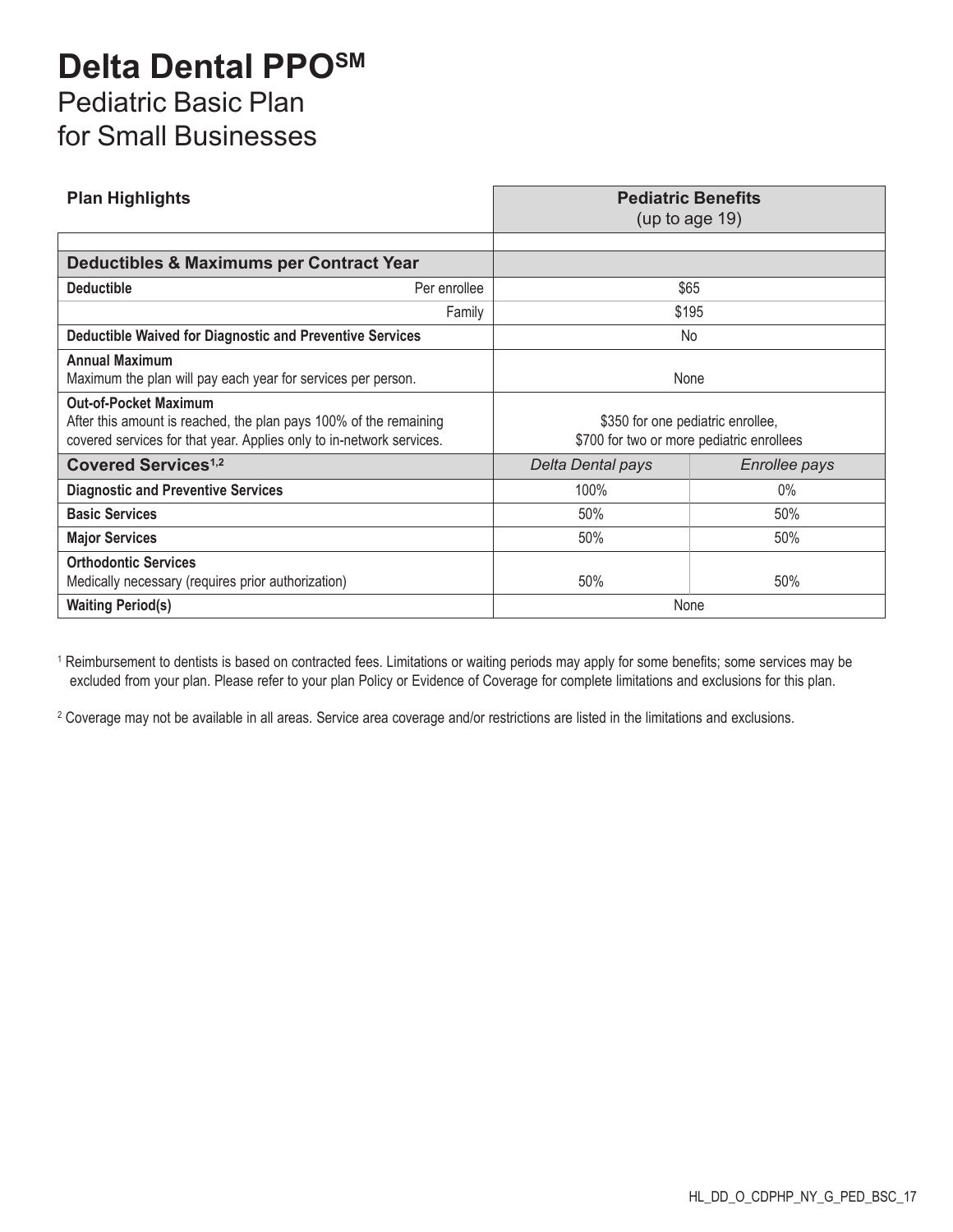#### **Delta Dental PPO Pediatric Basic Plan for Small Business**

#### **SCHEDULE OF BENEFITS**

| <b>COST-SHARING</b>                                                                 | Participating                                                                               | <b>Non-Participating</b>                                                                               |                                                                                                                                                                            |
|-------------------------------------------------------------------------------------|---------------------------------------------------------------------------------------------|--------------------------------------------------------------------------------------------------------|----------------------------------------------------------------------------------------------------------------------------------------------------------------------------|
|                                                                                     | <b>Provider</b><br><b>Member</b><br><b>Responsibility for</b><br><b>Cost-Sharing</b>        | <b>Provider</b><br><b>Member</b><br><b>Responsibility for</b><br><b>Cost-Sharing</b>                   |                                                                                                                                                                            |
| PEDIATRIC DENTAL CARE<br><b>ESSENTIAL HEALTH BENEFIT</b>                            |                                                                                             |                                                                                                        |                                                                                                                                                                            |
| <b>Deductible</b>                                                                   |                                                                                             |                                                                                                        |                                                                                                                                                                            |
| One (1) Member under Age 19                                                         | \$65 each Plan Year                                                                         | \$65 each Plan Year                                                                                    | The Deductible<br>is a combined<br>In-Network and<br>Out-of-Network<br>Deductible                                                                                          |
| Two (2) or More Members<br>under Age 19<br><b>Out-of-Pocket Limit</b>               | \$195 each Plan Year                                                                        | \$195 each Plan Year                                                                                   |                                                                                                                                                                            |
| One (1) Member under Age 19                                                         | \$350 each Plan Year                                                                        | Not Applicable                                                                                         |                                                                                                                                                                            |
| Two or More Members under<br>Age 19                                                 | \$700 each Plan Year                                                                        | Not Applicable                                                                                         |                                                                                                                                                                            |
| <b>SUMMARY OF PEDIATRIC</b><br>DENTAL ESSENTIAL HEALTH<br><b>BENEFIT &amp; CARE</b> | Participating<br><b>Provider Member</b><br><b>Responsibility for</b><br><b>Cost-Sharing</b> | <b>Non-Participating</b><br><b>Provider Member</b><br><b>Responsibility for</b><br><b>Cost-Sharing</b> | Limits                                                                                                                                                                     |
| <b>Pediatric Dental Care</b>                                                        |                                                                                             |                                                                                                        |                                                                                                                                                                            |
| <b>Emergency Dental Care</b>                                                        | 50% Coinsurance<br>after Deductible                                                         | 50% Coinsurance<br>after Deductible                                                                    |                                                                                                                                                                            |
| <b>Preventive Dental Care</b>                                                       | 0% Coinsurance after<br>Deductible                                                          | 0% Coinsurance after<br>Deductible                                                                     | Two $(2)$<br>Cleanings per<br>Plan Year                                                                                                                                    |
| <b>Routine Dental Care</b>                                                          | 0%-50% Coinsurance<br>after Deductible                                                      | 0%-50% Coinsurance<br>after Deductible                                                                 | Two (2) Dental<br>Exams per<br>Plan Year<br>Full mouth X-<br>rays or<br>panoramic X-<br>rays at 36<br>month intervals<br>and bitewing X-<br>rays at six<br>month intervals |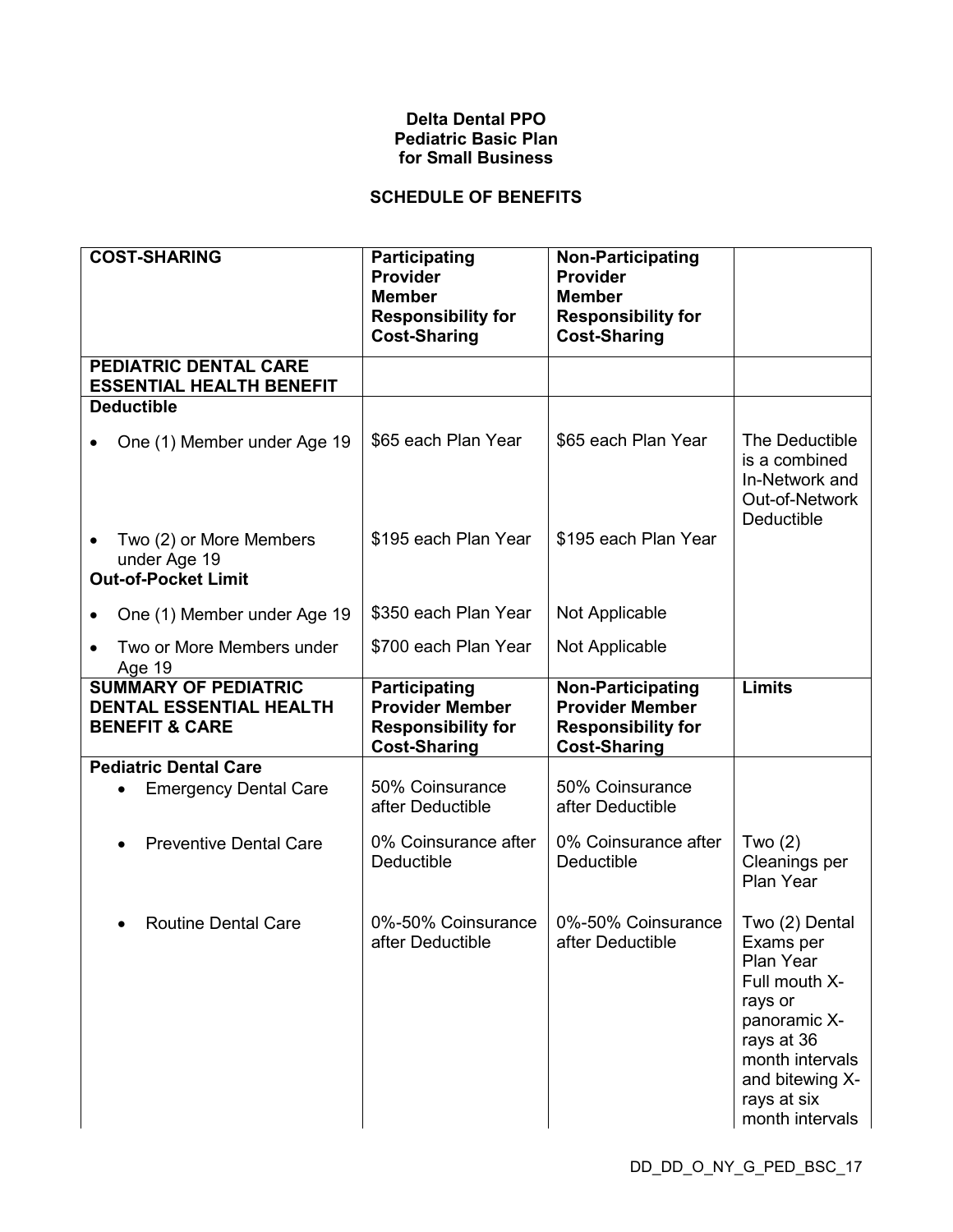| Endodontics                                                                                                                                                                                                                              | 50% Coinsurance<br>after Deductible                                                         | 50% Coinsurance<br>after Deductible                                                                    |                                                                                                                                |
|------------------------------------------------------------------------------------------------------------------------------------------------------------------------------------------------------------------------------------------|---------------------------------------------------------------------------------------------|--------------------------------------------------------------------------------------------------------|--------------------------------------------------------------------------------------------------------------------------------|
| Periodontics                                                                                                                                                                                                                             | 50% Coinsurance<br>after Deductible                                                         | 50% Coinsurance<br>after Deductible                                                                    |                                                                                                                                |
| Prosthodontics                                                                                                                                                                                                                           | 50% Coinsurance<br>after Deductible                                                         | 50% Coinsurance<br>after Deductible                                                                    |                                                                                                                                |
| <b>Oral Surgery</b>                                                                                                                                                                                                                      | 50% Coinsurance<br>after Deductible                                                         | 50% Coinsurance<br>after Deductible                                                                    |                                                                                                                                |
| Orthodontics                                                                                                                                                                                                                             | 50% Coinsurance<br>after Deductible                                                         | 50% Coinsurance<br>after Deductible                                                                    |                                                                                                                                |
| <b>Orthodontics require</b><br>Preauthorization                                                                                                                                                                                          |                                                                                             |                                                                                                        |                                                                                                                                |
| PEDIATRIC DENTAL CARE<br><b>ESSENTIAL HEALTH BENEFIT</b>                                                                                                                                                                                 | Participating<br><b>Provider Member</b><br><b>Responsibility for</b><br><b>Cost-Sharing</b> | <b>Non-Participating</b><br><b>Provider Member</b><br><b>Responsibility for</b><br><b>Cost-Sharing</b> | <b>Limits</b>                                                                                                                  |
| Dental examinations and<br>$\bullet$<br>consultations                                                                                                                                                                                    | 0% Coinsurance<br>after Deductible                                                          | 0% Coinsurance<br>after Deductible                                                                     | Two (2) Dental<br>Exams per<br>Plan Year                                                                                       |
| X-rays, full mouth x-rays or<br>$\bullet$<br>panoramic x-rays                                                                                                                                                                            | 0% Coinsurance<br>after Deductible                                                          | 0% Coinsurance<br>after Deductible                                                                     | Full mouth X-<br>rays or<br>panoramic X-<br>rays at 36<br>month intervals<br>and bitewing X-<br>rays at six<br>month intervals |
| Visits; Simple extractions<br>and other routine dental<br>surgery not requiring<br>hospitalization; In-office<br>conscious sedation;<br>Amalgam, composite<br>restorations and stainless<br>steel crowns; Other<br>restorative materials | 50% Coinsurance<br>after Deductible                                                         | 50% Coinsurance<br>after Deductible                                                                    |                                                                                                                                |
| Temporomandibular Joint<br>(TMJ) Dysfunction                                                                                                                                                                                             | 50% Coinsurance<br>after Deductible                                                         | 50% Coinsurance<br>after Deductible                                                                    |                                                                                                                                |

All in-network Preauthorization requests are the responsibility of Your Participating Provider. You will not be penalized for a Participating Provider's failure to obtain a required Preauthorization. However, if services are not covered under the Contract, You will be responsible for the full cost of the services.